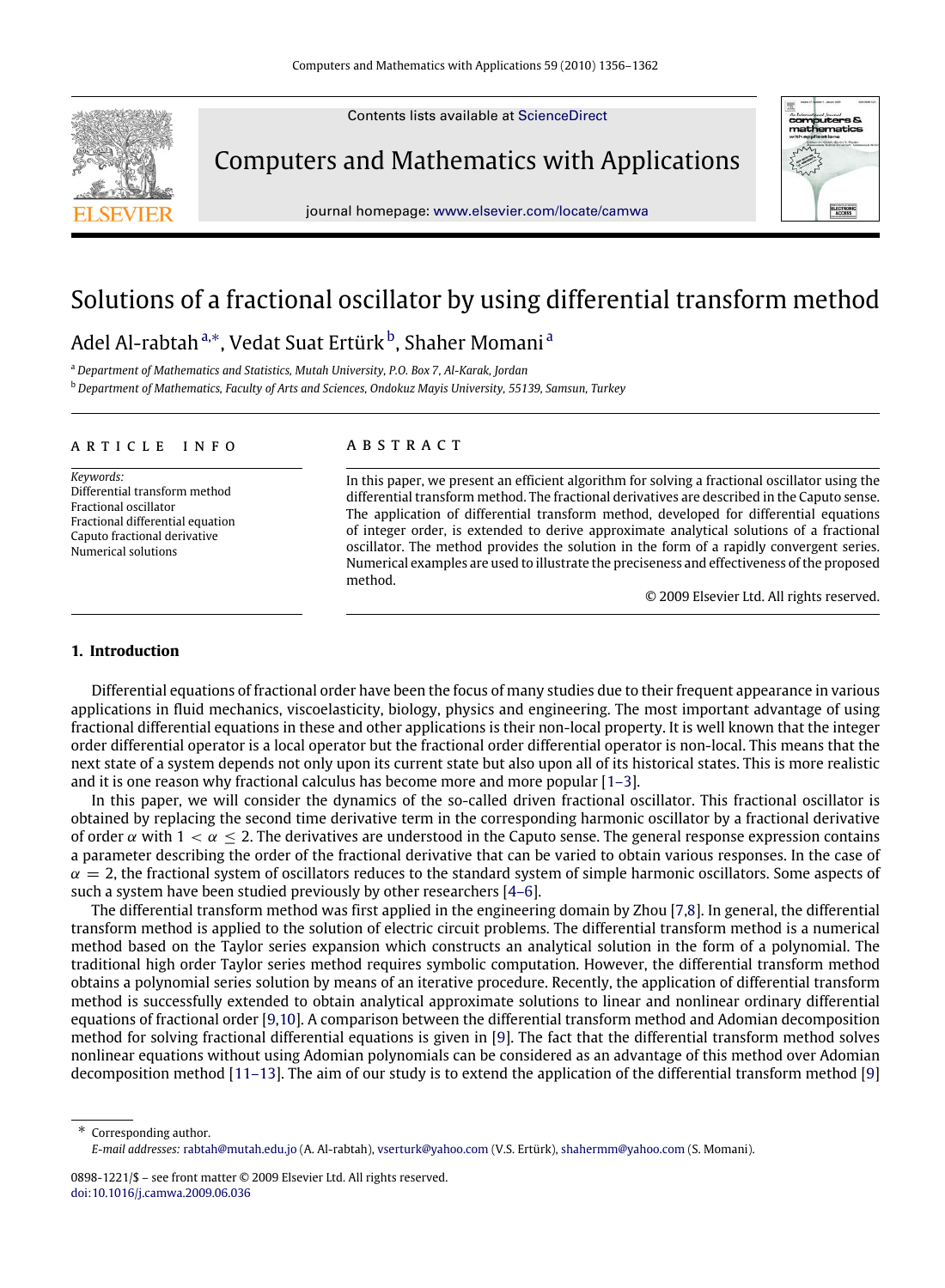to fractional oscillators. According to the authors knowledge, this paper represents the first application of the differential transform method to fractional oscillators.

There are several definitions of a fractional derivative of order  $\alpha > 0$  [\[1](#page-6-0)[,2\]](#page-6-7). The two most commonly used definitions are the Riemann–Liouville and Caputo. Each definition uses Riemann–Liouville fractional integration and derivatives of whole order. The difference between the two definitions is in the order of evaluation. Riemann–Liouville fractional integration of order  $\alpha$  is defined as

$$
J_{x_0}^{\alpha}f(x) = \frac{1}{\Gamma(\alpha)} \int_{x_0}^{x} (x - t)^{\alpha - 1} f(t) dt, \quad \alpha > 0, \ x > 0.
$$
 (1.1)

The next two equations define Riemann–Liouville and Caputo fractional derivatives of order  $\alpha$ , respectively,

$$
D_{x_0}^{\alpha} f(x) = \frac{d^m}{dx^m} \left[ J^{m-\alpha} f(x) \right],
$$
\n
$$
D_{\alpha x_0}^{\alpha} f(x) = J^{m-\alpha} \left[ \frac{d^m}{dx^m} f(x) \right],
$$
\n(1.2)

where  $m - 1 < \alpha \le m$  and  $m \in N$ . For now, the Caputo fractional derivative will be denoted by  $D_*^{\alpha}$  to maintain a clear ∗ distinction with the Riemann–Liouville fractional derivative. The Caputo fractional derivative first computes an ordinary derivative followed by a fractional integral to achieve the desired order of fractional derivative. The Riemann–Liouville fractional derivative is computed in the reverse order. We have chosen to use the Caputo fractional derivative because it allows traditional initial and boundary conditions to be included in the formulation of the problem, but for homogeneous initial condition assumption, these two operators coincide. For more details on the geometric and physical interpretation for fractional derivatives of both the Riemann–Liouville and Caputo types see [\[1](#page-6-0)[,2\]](#page-6-7).

# **2. Fractional differential transform method**

In this section, we introduce the fractional differential transform method used in this paper to obtain approximate analytical solutions for a fractional oscillator. This method has been developed by Arikoglu and Ozkol [\[9\]](#page-6-4) as follows:

The fractional differentiation in Riemann–Liouville sense is defined by

<span id="page-1-0"></span>
$$
D_{x_0}^q f(x) = \frac{1}{\Gamma(m-q)} \frac{d^m}{dx^m} \left[ \int_{x_0}^x \frac{f(t)}{(x-t)^{1+q-m}} dt \right],
$$
\n(2.1)

for  $m-1 \le q < m$ ,  $m \in \mathbb{Z}^+, x > x_0$ . Let us expand the analytical and continuous function  $f(x)$  in terms of a fractional power series as follows:

<span id="page-1-2"></span>
$$
f(x) = \sum_{k=0}^{\infty} F(k)(x - x_0)^{\frac{k}{\alpha}},
$$
\n(2.2)

where  $\alpha$  is the order of fraction and  $F(k)$  is the fractional differential transform of  $f(x)$ .

In order to avoid fractional initial and boundary conditions, we define the fractional derivative in the Caputo sense. The relation between the Riemann–Liouville operator and Caputo operator is given by :

<span id="page-1-1"></span>
$$
D_{*x_0}^q f(x) = D_{x_0}^q \left[ f(x) - \sum_{k=0}^{m-1} \frac{1}{k!} (x - x_0)^k f^{(k)}(x_0) \right].
$$
 (2.3)

Setting  $f(x) = f(x) - \sum_{k=0}^{m-1} \frac{1}{k!} (x - x_0)^k f^{(k)}(x_0)$  in Eq. [\(2.1\)](#page-1-0) and using Eq. [\(2.3\),](#page-1-1) we obtain fractional derivative in the Caputo sense [\[2\]](#page-6-7) as follows:

$$
D_{*x_0}^q f(x) = \frac{1}{\Gamma(m-q)} \frac{d^m}{dx^m} \left\{ \int_{x_0}^x \left[ \frac{f(t) - \sum_{k=0}^{m-1} \frac{1}{k!} (t - x_0)^k f^{(k)}(x_0)}{(x-t)^{1+q-m}} \right] dt \right\}.
$$
 (2.4)

Since the initial conditions are implemented to the integer order derivatives, the transformation of the initial conditions are defined as follows:

<span id="page-1-3"></span>
$$
F(k) = \begin{cases} \frac{1}{(\frac{k}{\alpha})!} \left[ \frac{d^{\frac{k}{\alpha}} f(x)}{dx^{\frac{k}{\alpha}}} \right]_{x=x_0}, & \text{if } \frac{k}{\alpha} \in \mathbb{Z}^+, \quad \text{for } k = 0, 1, 2, \dots, (q\alpha - 1),\\ 0, & \text{if } \frac{k}{\alpha} \notin \mathbb{Z}^+, \end{cases} \tag{2.5}
$$

where *q* is the order of fractional differential equation considered. The following theorems that can be deduced from Eqs. [\(2.1\)](#page-1-0) and [\(2.2\)](#page-1-2) are given below, for proofs and details see [\[9\]](#page-6-4):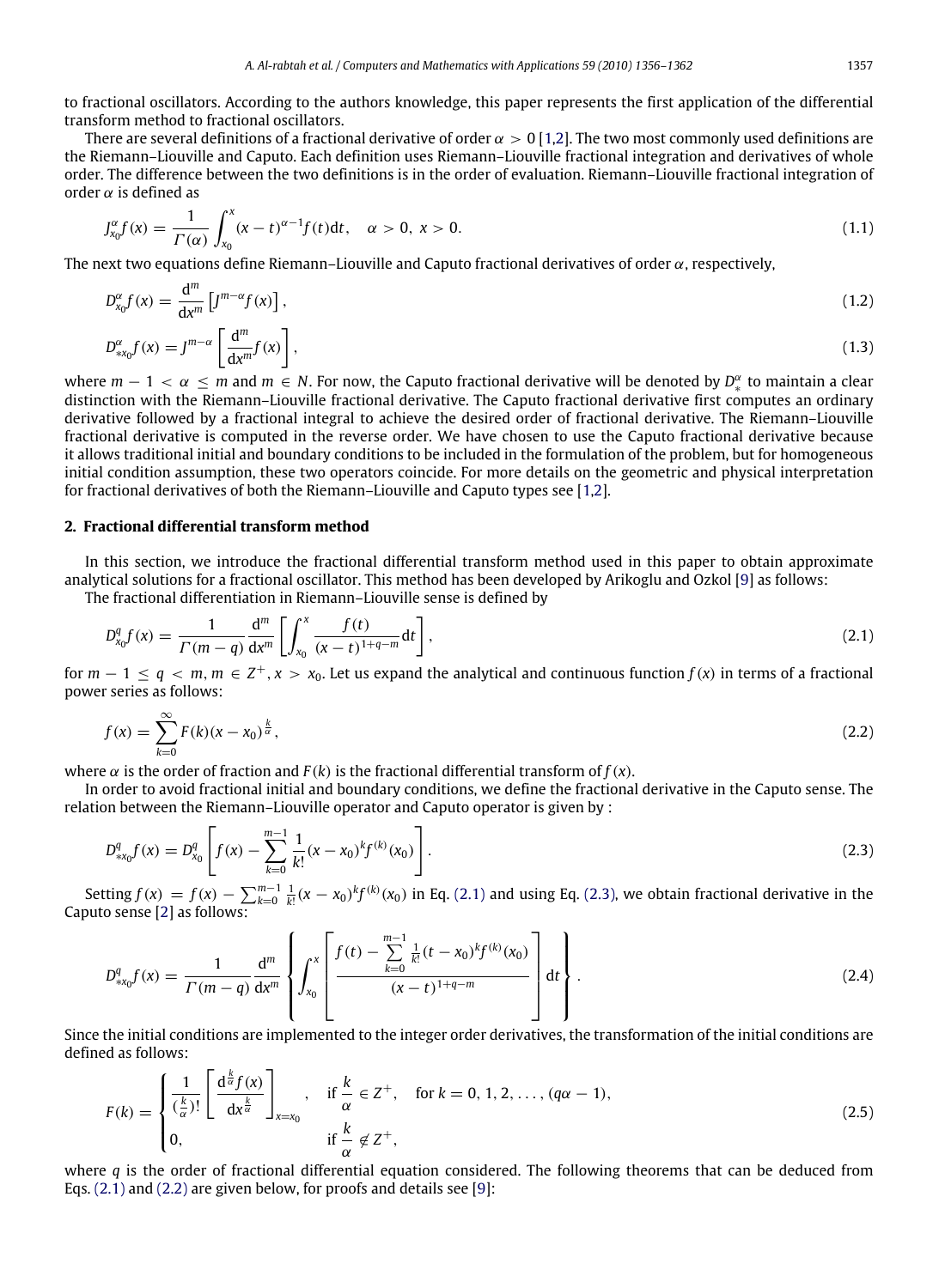<span id="page-2-1"></span>**Theorem 1.** If  $f(x) = g(x) \pm h(x)$ , then  $F(k) = G(k) \pm H(k)$ .

<span id="page-2-8"></span>**Theorem 2.** If  $f(x) = g(x)h(x)$ , then  $F(k) = \sum_{l=0}^{k} G(l)H(k-l)$ .

**Theorem 3.** If  $f(x) = g_1(x)g_2(x) \dots g_{n-1}(x)g_n(x)$ , then  $F(k) = \sum_{k_{n-1}=0}^{k} \sum_{k_{n-2}=0}^{k_{n-1}} \cdots \sum_{k_2=0}^{k_3} \sum_{k_1=0}^{k_2} G_1(k_1)G_2(k_2 - k_1) \dots$  $G_{n-1}(k_{n-1} - k_{n-2})G_n(k - k_{n-1}).$ 

<span id="page-2-7"></span>**Theorem 4.** If  $f(x) = (x - x_0)^p$ , then  $F(k) = \delta(k - \alpha p)$  where,  $\delta(k) = \begin{cases} 1, & \text{if } k = 0, \\ 0, & \text{if } k \neq 0. \end{cases}$ 

<span id="page-2-2"></span>**Theorem 5.** If  $f(x) = D_{x_0}^q [g(x)]$ , then  $F(k) = \frac{\Gamma(q+1+\frac{k}{\alpha})}{\Gamma(1+\frac{k}{\alpha})}$  $\frac{(q+1+\frac{1}{\alpha})}{\Gamma(1+\frac{k}{\alpha})}G(k+\alpha q).$ 

**Theorem 6.** For the production of fractional derivatives in the most general form, if  $f(x) = \frac{d^{q_1}}{dx^{q_1}} [g_1(x)] \frac{d^{q_2}}{dx^{q_2}} [g_2(x)] \cdots$ d *q*1  $\frac{d^{q_1}}{dx^{q_1}} [g_1(x)] \frac{d^{q_2}}{dx^{q_2}}$  $dx^{q_2}$  $\frac{d^{q_n-1}}{dx^{q_n-1}} [g_{n-1}(x)] \frac{d^{q_n}}{dx^{q_n}}$  $\frac{d^{qn}}{dx^{qn}}$  [ $g_n(x)$ ], then  $F(k) = \sum_{k_{n-1}=0}^{k} \sum_{k_{n-2}=0}^{k_{n-1}} \cdots \sum_{k_2=0}^{k_3} \sum_{k_1=0}^{k_2}$  $\Gamma\left[q_1+1+\frac{k_1}{\alpha}\right]$  $\Gamma\left[1+\frac{k_1}{\alpha}\right]$  $\Gamma\left[q_2+1+\frac{k_2-k_1}{\alpha}\right]$  $\frac{1}{\Gamma\left[1+\frac{k_2-k_1}{\alpha}\right]}$  · · · ·  $\Gamma\left[q_{n-1}+1+\frac{k_{n-1}-k_{n-2}}{\alpha}\right]$  $\Gamma\left[1+\frac{k_{n-1}-k_{n-2}}{\alpha}\right]$  $\times \frac{1}{r\left[1+\frac{k-k_{n-1}}{\alpha}\right]}G_{1}(k_{1}+\alpha q_{1})G_{2}(k_{2}-k_{1}+\alpha q_{2})\cdots G_{n-1}(k_{n-1}-k_{n-2}+\alpha q_{n-1})G_{n}(k-k_{n-1}+\alpha q_{n}),$  where  $\alpha q_{i}\in Z^{+}$  for  $\Gamma\left[q_n+1+\frac{k-k_{n-1}}{\alpha}\right]$  $i = 1, 2, 3, \ldots, n$ .

# **3. Numerical examples**

**Example 1.** *Consider the following fractional differential equation* [\[4\]](#page-6-1)*:*

<span id="page-2-0"></span>
$$
\frac{d^{\alpha}u}{dt^{\alpha}} + \omega^{\alpha}u(t) = f(t), \quad 1 < \alpha \le 2,
$$
\n(3.1)

*subject to the initial conditions*

<span id="page-2-3"></span>
$$
u(0) = 1, \qquad u'(0) = 0. \tag{3.2}
$$

This equation describes a simple harmonic fractional oscillator where the forcing function in this case is  $f(t) = 0$ . Eq. [\(3.1\)](#page-2-0) is transformed by using [Theorems 1](#page-2-1) and [5](#page-2-2) as follows:

<span id="page-2-4"></span>
$$
U(k + \beta \alpha) = \frac{-\omega^{\alpha} \Gamma(1 + \frac{k}{\beta}) U(k)}{\Gamma(\alpha + 1 + \frac{k}{\beta})},
$$
\n(3.3)

where  $\beta$  is the unknown value of the fraction of  $\alpha$ . Initial conditions in Eq. [\(3.2\)](#page-2-3) are transformed by using Eq. [\(2.5\)](#page-1-3) as follows:

<span id="page-2-5"></span>
$$
U(0) = 1, \qquad U(k) = 0 \quad \text{for } k = 1, 2, \dots, \beta \alpha - 1. \tag{3.4}
$$

Using Eqs. [\(3.3\)](#page-2-4) and [\(3.4\),](#page-2-5)  $U(k)$  for  $k = \beta \alpha$ ,  $\beta \alpha + 1$ ,  $\beta \alpha + 2$ , ..., is calculated, and using the inverse transformation rule in Eq. [\(2.2\),](#page-1-2)  $u(t)$  is calculated for different values of  $\alpha$ . For  $\alpha = 2$ , the first few terms of the series solution are given by

<span id="page-2-6"></span>
$$
u(t) = 1 - \frac{(\omega t)^2}{2} + \frac{(\omega t)^4}{24} - \frac{(\omega t)^6}{720} + \frac{(\omega t)^8}{40320} - \dotsb
$$
 (3.5)

Eq. [\(3.5\)](#page-2-6) is the solution of a simple harmonic oscillator and given by  $u(t) = cos(\omega t)$ . By taking  $\alpha = 1.7$ ,  $u(t)$  is obtained as follows:

$$
u(t) = 1 - \frac{(\omega t)^{\frac{17}{10}}}{\Gamma(\frac{27}{10})} + \frac{(\omega t)^{\frac{17}{5}}}{\Gamma(\frac{22}{5})} - \frac{(\omega t)^{\frac{51}{10}}}{\Gamma(\frac{61}{10})} + \frac{(\omega t)^{\frac{34}{5}}}{\Gamma(\frac{30}{10})} - \cdots
$$
\n(3.6)

Finally, the following series solution is obtained for  $\alpha = 1.9$ :

$$
u(t) = 1 - \frac{(\omega t)^{\frac{19}{10}}}{\Gamma(\frac{29}{10})} + \frac{(\omega t)^{\frac{19}{5}}}{\Gamma(\frac{24}{5})} - \frac{(\omega t)^{\frac{57}{10}}}{\Gamma(\frac{67}{10})} + \frac{(\omega t)^{\frac{38}{5}}}{\Gamma(\frac{43}{10})} - \cdots
$$
\n(3.7)

[Fig. 1](#page-3-0) shows the approximate solution for Eq. [\(3.1\)](#page-2-0) obtained for  $\alpha = 1.7$ , 1.9 and 2. It should be noted that the 460 terms were used in evaluating the approximate solutions for [Fig. 1.](#page-3-0) Comparison between these results shows how the displacement of the fractional oscillator varies as a function of time and how this time variation depends on the parameter  $\alpha$ . It can be seen that the behavior of the driven fractional oscillator is very similar to the behavior of the damped harmonic oscillator, where the motion is still oscillatory, but the total energy decrease and the phase plane diagram is no longer a closed curve, but a logarithmic spiral.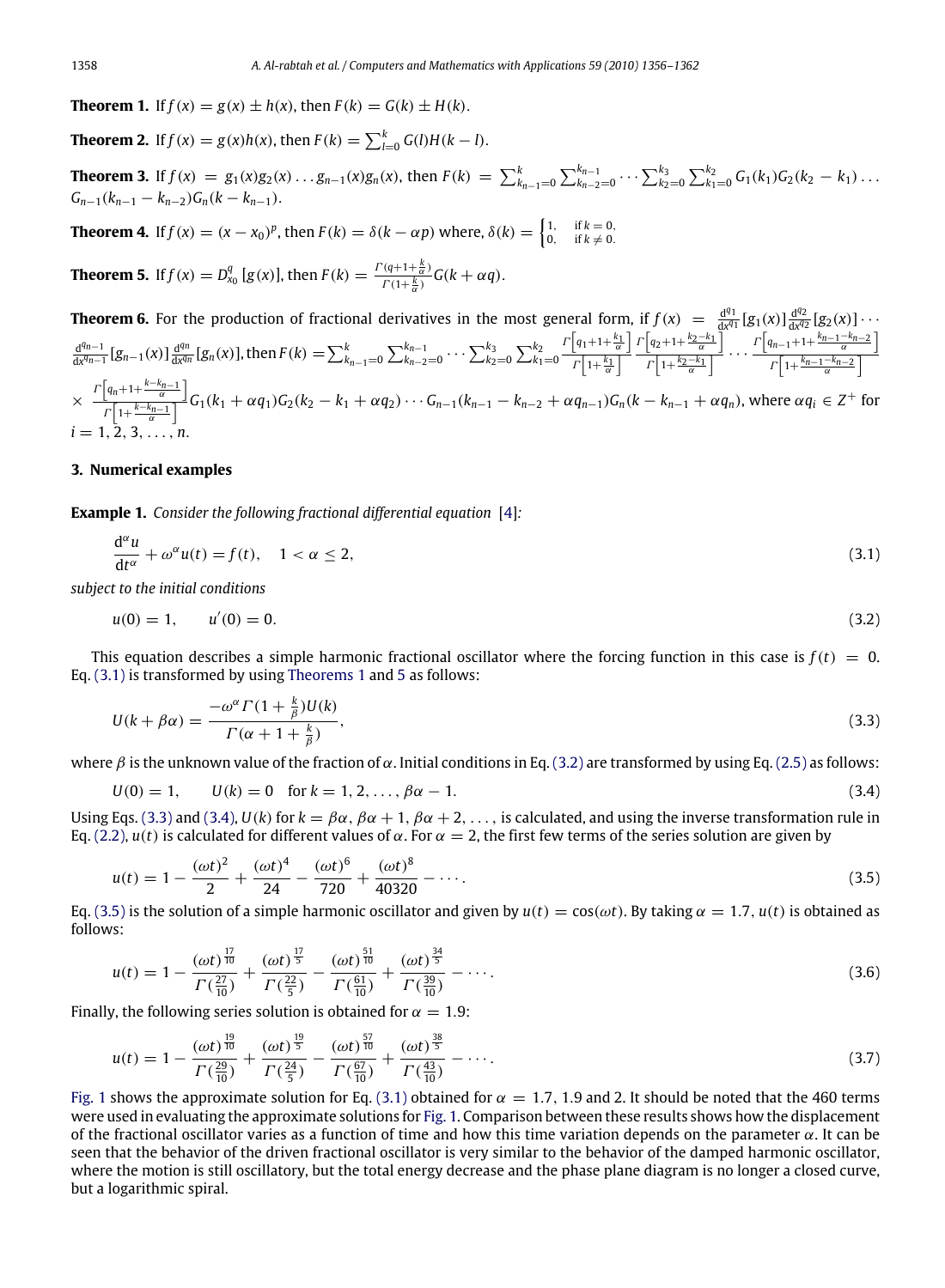<span id="page-3-0"></span>

<span id="page-3-4"></span><span id="page-3-3"></span><span id="page-3-2"></span><span id="page-3-1"></span>**Fig. 1.**  $u(t)$  function of Eq. [\(3.1\)](#page-2-0) for different values of  $\alpha$ .

**Example 2.** *Now, we consider the driven fractional oscillator system of the form* [\[4\]](#page-6-1)*:*

$$
\frac{d^{\alpha}u}{dt^{\alpha}} + \omega^{\alpha}u(t) = f(t), \quad 1 < \alpha \le 2,
$$
\n(3.8)

*subject to the initial conditions*

$$
u(0) = c, \qquad u'(0) = 0,\tag{3.9}
$$

*where the forcing function in this case is the step function given by*

$$
f(t) = \begin{cases} A, & \text{for } t > 0, A \text{ constant;} \\ 0, & \text{for } t < 0. \end{cases}
$$
 (3.10)

Using [Theorems 1,](#page-2-1) [4](#page-2-7) and [5,](#page-2-2) Eq. [\(3.8\)](#page-3-1) can be transformed as follows:

$$
U(k + \beta \alpha) = \frac{\Gamma(1 + \frac{k}{\beta})[A\delta(k) - \omega^{\alpha}U(k)]}{\Gamma(\alpha + 1 + \frac{k}{\beta})}.
$$
\n(3.11)

The conditions in Eq. [\(3.9\)](#page-3-2) can be transformed by using Eq. [\(2.5\)](#page-1-3) as

$$
U(0) = c, \qquad U(k) = 0 \quad \text{for } k = 1, 2, \dots, \beta \alpha - 1. \tag{3.12}
$$

Using Eqs. [\(3.11\)](#page-3-3) and [\(3.12\),](#page-3-4)  $U(k)$  can easily be calculated for  $k = \beta \alpha$ ,  $\beta \alpha + 1$ ,  $\beta \alpha + 2$ , ... . Then by using the inverse transformation rule in Eq. [\(2.2\),](#page-1-2) *u*(*t*) is obtained as follows:

$$
u(t) = c + t^{\frac{17}{10}} \left[ \frac{A}{\Gamma(\frac{27}{10})} - \frac{c\omega^{\frac{17}{10}}}{\Gamma(\frac{27}{10})} \right] + t^{\frac{17}{5}} \left[ -\frac{A\omega^{\frac{17}{10}}}{\Gamma(\frac{22}{5})} + \frac{c\omega^{\frac{17}{5}}}{\Gamma(\frac{22}{5})} \right] + \cdots
$$
 (3.13)

It is to be noted that the 430 terms were used in evaluating the approximate solutions for [Fig. 2.](#page-4-0) To examine the effect of the step function  $f(t) = A$ , we choose  $u(0) = c = 0$  and  $A = 1$ . [Fig. 2](#page-4-0) shows the response function for  $\alpha = 1.7$ , 1.9 and 2. The results here are very similar to the results of the previous example. The behavior of the driven fractional oscillator for the step function is similar to the behavior of the damped oscillator.

**Example 3.** In this example, we choose the forcing function to be the sinusoidal function  $f(t) = \sin(\omega t)$ . That is, we consider the *following equation* [\[4\]](#page-6-1)*:*

<span id="page-3-5"></span>
$$
\frac{d^{\alpha}u}{dt^{\alpha}} + \omega^{\alpha}u(t) = \sin(\omega t), \quad 1 < \alpha \le 2,
$$
\n(3.14)

*subject to the initial conditions*

<span id="page-3-6"></span>
$$
u(0) = 0, \qquad u'(0) = 0. \tag{3.15}
$$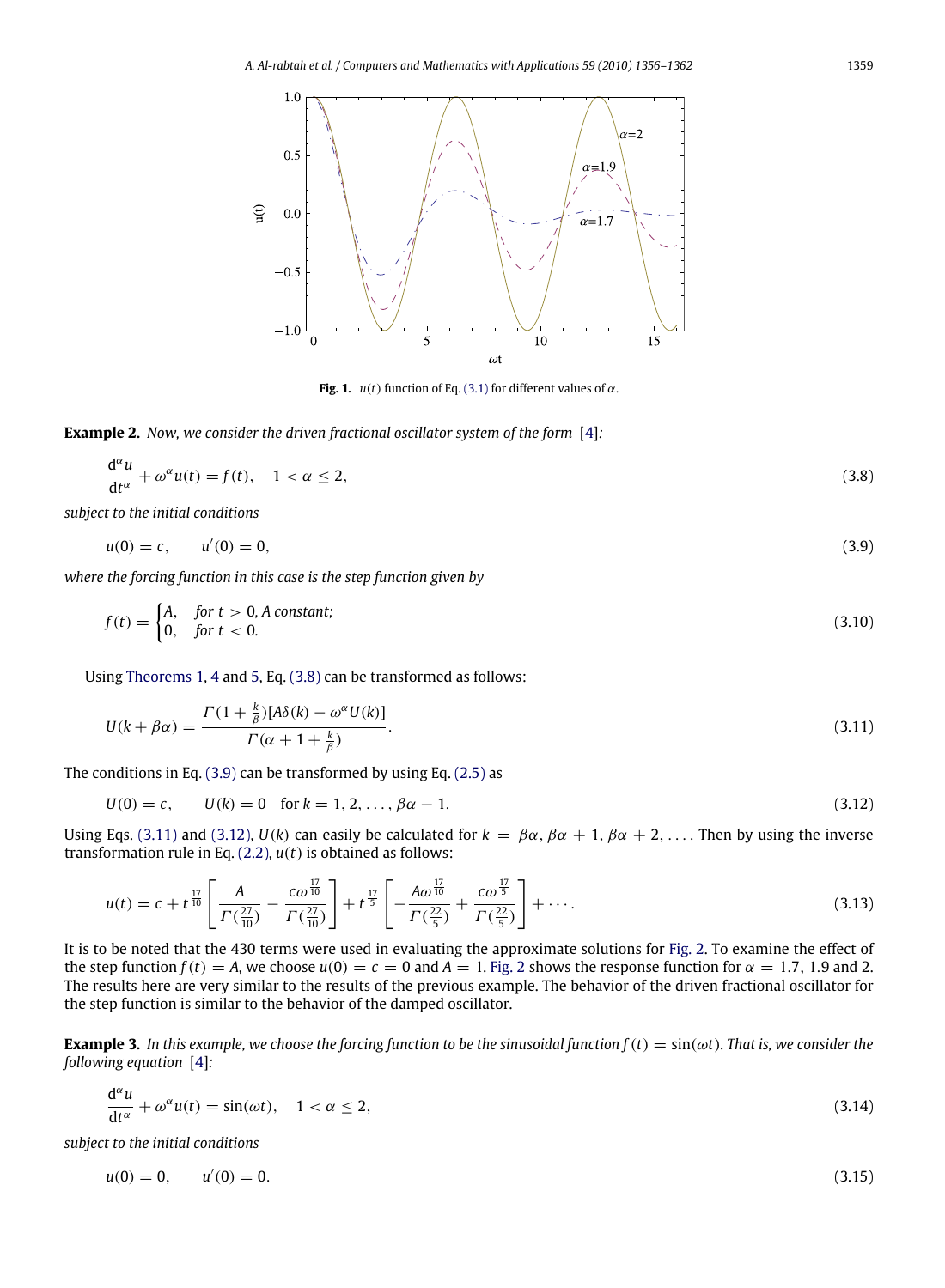<span id="page-4-0"></span>1360 *A. Al-rabtah et al. / Computers and Mathematics with Applications 59 (2010) 1356–1362*



<span id="page-4-2"></span><span id="page-4-1"></span>**Fig. 2.**  $\omega^{\alpha}u(t)$  function of Eq. [\(3.8\)](#page-3-1) for different values of  $\alpha$ .

Eq. [\(3.14\)](#page-3-5) is transformed by using [Theorems 1](#page-2-1) and [5](#page-2-2) as follows:

$$
U(k + \beta \alpha) = \frac{\Gamma(1 + \frac{k}{\beta})[S(k) - \omega^{\alpha}U(k)]}{\Gamma(\alpha + 1 + \frac{k}{\beta})},
$$
\n(3.16)

where  $S(k)$  is the fractional differential transform of  $sin(\omega t)$  that can be evaluated using Eq. [\(2.2\)](#page-1-2) as

$$
S(k) = \sum_{i=0}^{\infty} \frac{(-1)^i \omega^{2i+1}}{(2i+1)!} \delta[k - \beta(2i+1)].
$$
\n(3.17)

The conditions in Eq. [\(3.15\)](#page-3-6) can be transformed by using Eq. [\(2.5\)](#page-1-3) as

$$
U(k) = 0 \text{ for } k = 0, 1, 2, \dots, \beta \alpha - 1. \tag{3.18}
$$

Using Eqs. [\(3.16\)](#page-4-1) and [\(3.17\),](#page-4-2)  $U(k)$  for  $k = \alpha \beta, \alpha \beta + 1, \ldots$ , is calculated and using the inverse transformation rule in Eq. [\(2.2\),](#page-1-2) *u*(*t*) is calculated for different values of α. For the values of α = 1.75 and  $β = 4$ , *u*(*t*) is obtained as follows:

$$
u(t) = -\frac{32t^{\frac{9}{2}}\omega^{\frac{11}{4}}}{945\sqrt{\pi}} + \frac{128t^{\frac{19}{2}}\omega^{\frac{19}{4}}}{135\,135\sqrt{\pi}} - \frac{t^8\omega^{\frac{25}{4}}}{40\,320} - \frac{512t^{\frac{17}{2}}\omega^{\frac{27}{4}}}{34\,459\,425\sqrt{\pi}} + \cdots
$$
\n(3.19)

By taking  $\alpha = 1.9$  and  $\beta = 10$ ,  $u(t)$  is obtained as follows:

$$
u(t) = \frac{2048t^{\frac{21}{2}}\omega^{\frac{43}{15}}}{13749310575\sqrt{\pi}} - \frac{8192t^{\frac{25}{2}}\omega^{\frac{53}{5}}}{7\,905\,853\,580\,625\sqrt{\pi}} + \frac{32768t^{\frac{29}{2}}\omega^{\frac{63}{5}}}{6\,190\,283\,353\,629\,375\sqrt{\pi}} - \cdots
$$
\n(3.20)

[Fig. 3](#page-5-0) shows the response function for  $\alpha = 1.75$  and 1.9. It is to be noted that the 400 terms were used in evaluating the approximate solution for [Fig. 3.](#page-5-0)

**Example 4.** *Finally, we consider nonlinear fractional Van Der Pol oscillator of the form* [\[6\]](#page-6-8)*:*

<span id="page-4-3"></span>
$$
\frac{d^2u}{dt^2} + \mu(u^2(t) - 1)\frac{d^{\alpha}u}{dt^{\alpha}} + u(t) = a\sin(\omega t), \quad 1 < \alpha \le 2,\tag{3.21}
$$

*subject to the initial conditions*

$$
u(0) = 0, \qquad u'(0) = 0. \tag{3.22}
$$

Eq. [\(3.21\)](#page-4-3) is transformed by using [Theorems 1,](#page-2-1) [2](#page-2-8) and [5](#page-2-2) as follows:

<span id="page-4-5"></span><span id="page-4-4"></span>
$$
U(k+2\beta) = \frac{\Gamma(1+\frac{k}{\beta})}{\Gamma(3+\frac{k}{\beta})} \left[ aS(k) - U(k) - \mu \sum_{l=0}^{k} [\delta(l-2\beta) - \delta(l)] \frac{\Gamma(\alpha+1+\frac{k-1}{\beta})}{\Gamma(1+\frac{k-1}{\beta})} U(k-l+\alpha\beta) \right],
$$
(3.23)

where  $S(k)$  is the fractional differential transform of  $sin(\omega t)$  that can be evaluated using Eq. [\(2.2\)](#page-1-2) as

$$
S(k) = \sum_{i=0}^{\infty} \frac{(-1)^i \omega^{2i+1}}{(2i+1)!} \delta[k - \beta(2i+1)].
$$
\n(3.24)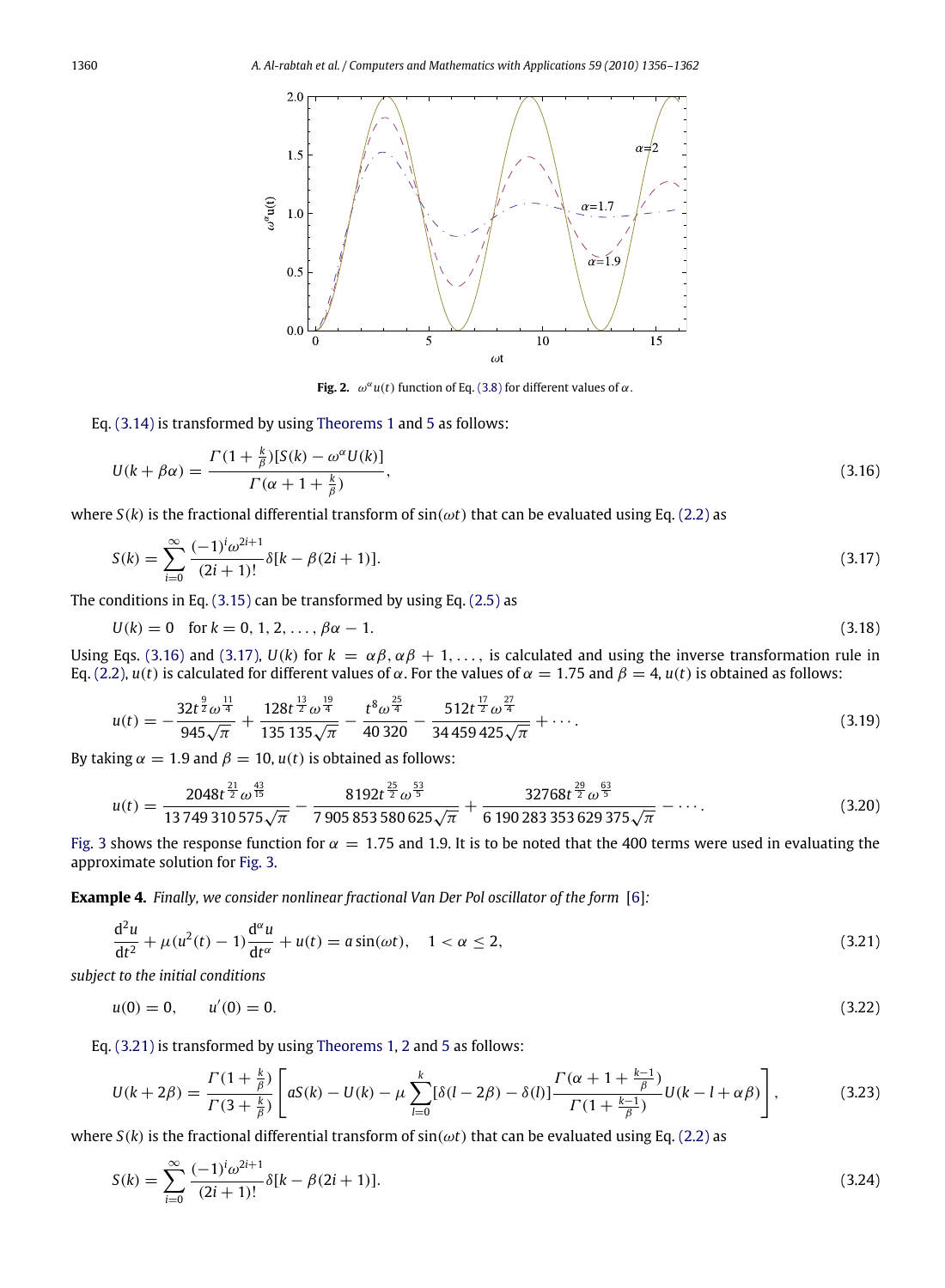<span id="page-5-0"></span>

**Fig. 3.**  $\omega^{\alpha}u(t)$  function of Eq. [\(3.14\)](#page-3-5) for different values of  $\alpha$ .

<span id="page-5-2"></span>

<span id="page-5-1"></span>**Fig. 4.**  $u(t)$  function of Eq. [\(3.21\)](#page-4-3) for different values of  $\alpha$ .

The conditions in Eq. [\(3.22\)](#page-4-4) can be transformed by using Eq. [\(2.5\)](#page-1-3) as

$$
U(k) = 0 \quad \text{for } k = 0, 1, 2, \dots, 2\beta\alpha - 1. \tag{3.25}
$$

Using Eqs. [\(3.23\)](#page-4-5) and [\(3.25\),](#page-5-1)  $U(k)$  for  $k = 2\beta\alpha$ ,  $2\beta\alpha + 1, \ldots$ , is calculated, and using the inverse transformation rule in Eq. [\(2.2\),](#page-1-2) *u*(*t*) is calculated for different values of α. For the values of α = 0.5 and  $β = 2$ , *u*(*t*) is obtained as follows:

$$
u(t) = \frac{1}{6}at^3\omega + \frac{32at^{\frac{9}{2}}\mu\omega}{945\sqrt{\pi}} + \frac{1}{720}at^6\mu^2\omega + t^5 \left[ -\frac{a\omega}{120} - \frac{a\omega^3}{120} \right] + t^{\frac{13}{2}} \left[ -\frac{2272a\mu\omega}{135135\sqrt{\pi}} - \frac{128a\mu\omega^3}{135135\sqrt{\pi}} \right] + \cdots
$$
 (3.26)

By taking  $\alpha = 1$ ,  $u(t)$  is obtained as follows:

$$
u(t) = \frac{1}{6}at^3\omega + \frac{1}{24}at^4\mu\omega + t^5 \left[ -\frac{a\omega}{120} + \frac{a\mu^2\omega}{120} + \frac{a\omega^3}{120} \right] + \cdots.
$$
 (3.27)

Finally, the following series solution is obtained for  $\alpha = 1.5$ :

$$
u(t) = \frac{1}{6}at^3\omega + \frac{16at^{\frac{7}{2}}\mu\omega}{105\sqrt{\pi}} + \frac{1}{24}at^4\mu^2\omega + \frac{32at^{\frac{9}{2}}\mu^3\omega}{945\sqrt{\pi}} + t^5 \left[\frac{a\omega}{120} + \frac{a\mu^4\omega}{120} - \frac{a\omega^3}{120}\right] + \cdots
$$
 (3.28)

[Fig. 4](#page-5-2) shows the response function for  $\alpha = 0.5$ , 1 and 1.5. The parameters are taken as  $\mu = 1.05$ ,  $a = 1.20$  and  $\omega = 0.5$ . It is to be noted that the 55 terms were used in evaluating the approximate solutions for [Fig. 4.](#page-5-2)